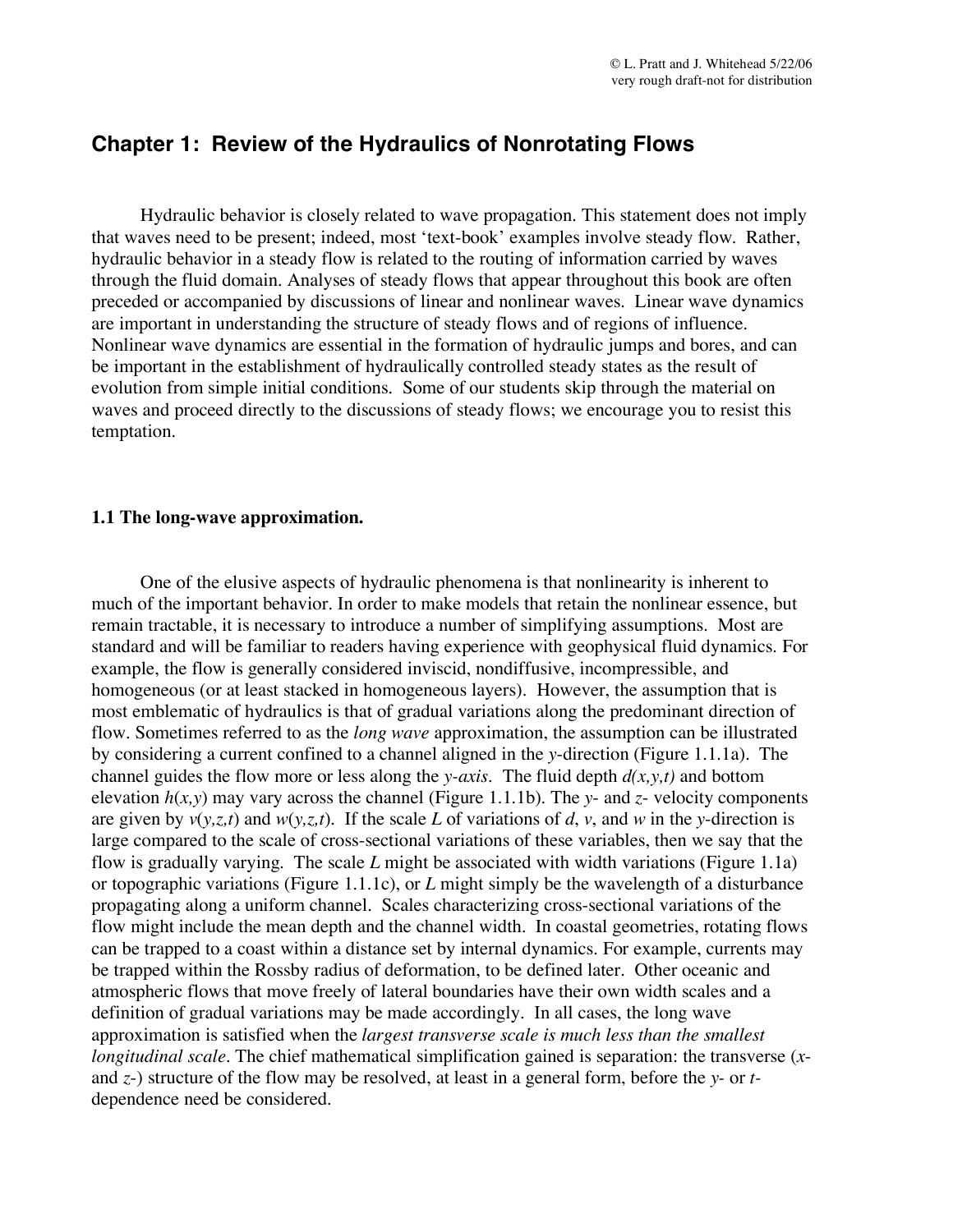Shallow-water theory for a homogeneous layer will serve as the basis for many of the examples that follow. The shallow water equations are themselves a product of the long-wave approximation. Consider their derivation for the case of a two-dimensional, inviscid, incompressible flow with a free surface. Begin with the Euler equations in two-dimensions:

$$
\frac{\partial v}{\partial t} + v \frac{\partial v}{\partial y} + w \frac{\partial v}{\partial z} = -\frac{1}{\rho} \frac{\partial p}{\partial y},
$$
 (1.1.1)

$$
\frac{\partial w}{\partial t} + v \frac{\partial w}{\partial y} + w \frac{\partial w}{\partial z} = -\frac{1}{\rho} \frac{\partial p}{\partial z} - g,\tag{1.1.2}
$$

and

$$
\frac{\partial v}{\partial y} + \frac{\partial w}{\partial z} = 0.
$$
 (1.1.3)

Here  $\rho$  denotes the (uniform) density,  $p$  the pressure, and  $g$  the gravitational acceleration.

Subtraction of  $\partial(1.1.1)/\partial z$  from  $\partial(1.1.2)/\partial y$  and use of (1.1.3) lead to

$$
\left(\frac{\partial}{\partial t} + v\frac{\partial}{\partial y} + w\frac{\partial}{\partial z}\right)\left(\frac{\partial w}{\partial y} - \frac{\partial v}{\partial z}\right) = 0, \qquad (1.1.4)
$$

showing that the vorticity  $\partial w / \partial y - \partial v / \partial z$  is conserved following fluid elements.

The long-wave approximation for this flow is valid if variations in *y*, which occur over scale *L*, are gradual in relation to the depth scale *D.* The continuity equation (1.1.3) then suggests that  $w/v=O(D/L)$ <<1 and this leads to two simplifications involving the cross-sectional (*z*-) structure of the flow. First, the fluid vorticity is dominated by the factor  $-\partial v / \partial z$ . If the vorticity is zero, as would occur if motion has been conservatively generated from a state of rest, then  $\partial v / \partial z = 0$  for all space and time. The horizontal velocity therefore would remains independent of *z*: 1

$$
v = v(y,t). \tag{1.1.5}
$$

The second simplification is that the pressure *p* becomes hydrostatically balanced:

$$
\frac{\partial p}{\partial z} = -\rho g.
$$

 $1$  More general structures are also possible. If the vorticity is initially finite but uniform then  $v(y, z, t) = az + b(y, t).$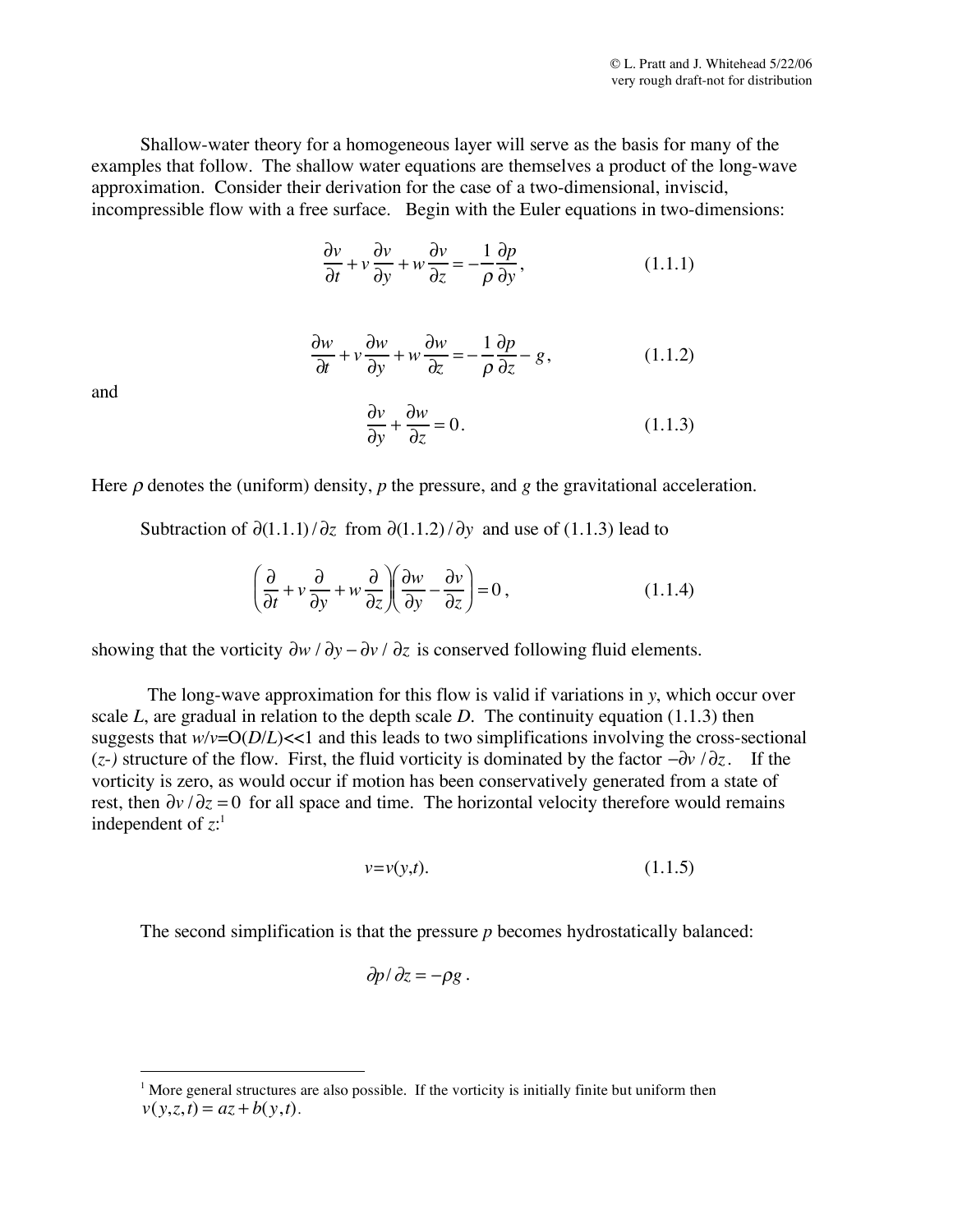This result can be deduced from  $(1.1.2)$  by showing that each term on the left-hand side becomes small compared to *g* when  $w/v=O(D/L) \ll 1$ . If the bottom lies at  $z=h(v)$  and the free surface at  $z=h(y)+d(y,t)$ , and the surface pressure is zero, then

$$
p(y, z, t) = \rho g(d(y, t) + h(y) - z).
$$
 (1.1.6)

The transverse (*z*-) structure of the flow field has now been determined. The *y*-velocity is constant, the pressure varies linearly, and it is left as an exercise for the reader to show *w* also varies linearly. One may now proceed to the task of determining the *y*- and *t*- dependence of the variables. To do so, one must first develop the shallow water equations from the above expressions, a task left as an exercise (see #2 below) to the reader who has not seen this done. The general point is that that the cross-sectional structure of the flow can be determined at the outset, allowing one to concentrate on other aspects of the problem. We will return to this theme repeatedly as part of the consideration of flows with stratification or with structure in the cross-channel (*x*-) direction.

## **Exercises**

1) Consider the stream function  $\psi(x,y,t)$  for the flow described by (1.1.4), noting that

$$
\frac{\partial \psi}{\partial y} = -w \quad \text{and} \quad \frac{\partial \psi}{\partial z} = v \, .
$$

(a) When the flow is steady, show that

$$
J_{y,z}(\psi, \partial w / \partial y - \partial v / \partial z) = 0 ;
$$

that is, the fluid vorticity is conserved along streamlines.

(b) Deduce from these relations the result

$$
\nabla^2 \psi = F(\psi)
$$

where  $F(\psi)$  specifies the value of the vorticity along each streamline  $\psi$ =const.

(c) Show that, in the long-wave limit, this last relation reduces to

$$
\frac{\partial^2 \psi}{\partial z^2} = F(\psi) \ .
$$

(d) Suppose that at some upstream section  $\psi = \alpha z^2 / 2$ . Show that at any other section, the velocity *v* is described by  $\alpha z + \beta(y)$ . Note that our ability to write down a general form for the *z*-structure of the flow at an arbitrary location is made possible by the long wave approximation.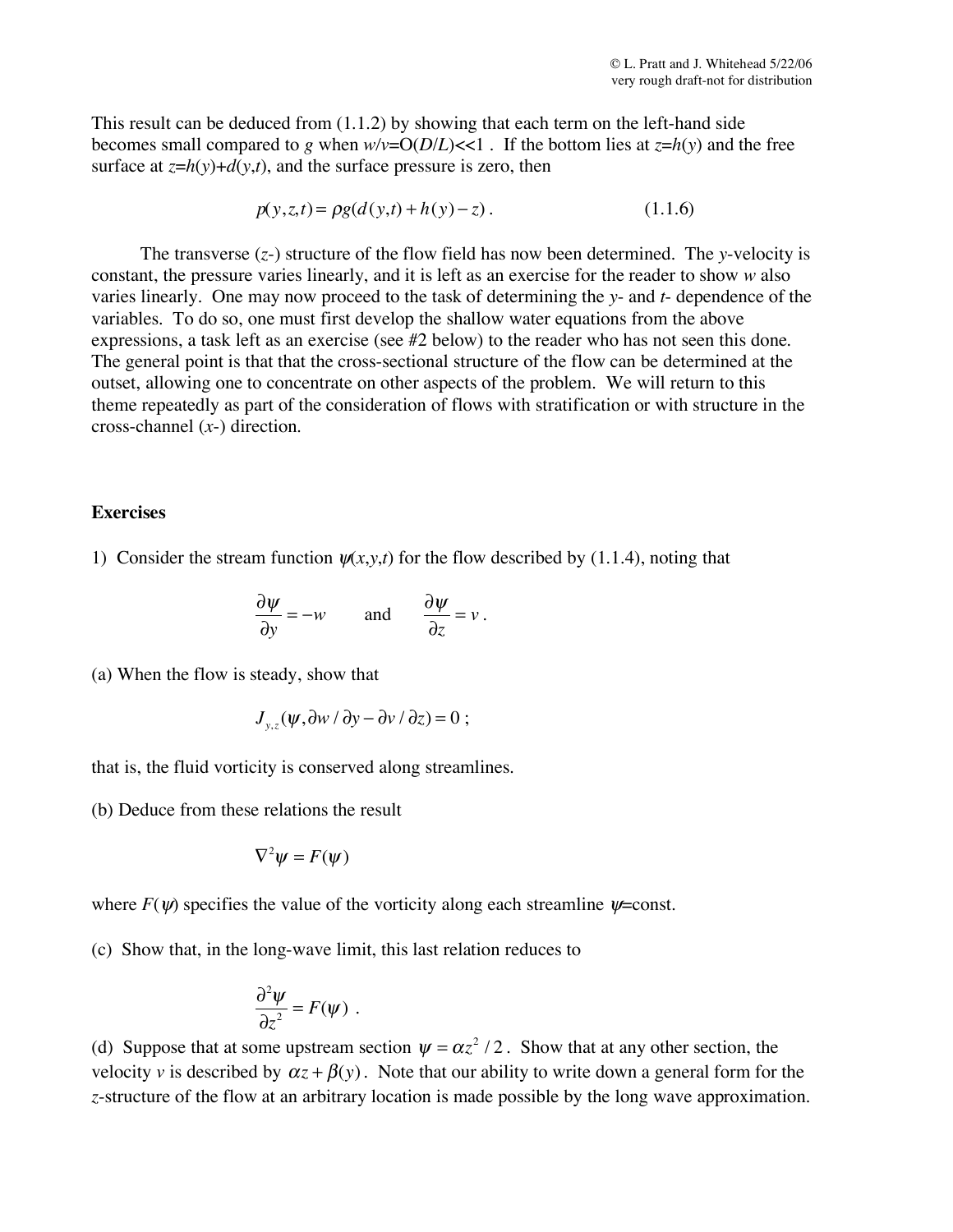2. *Derivation of the shallow water equations.* This exercise makes use of the kinematic boundary conditions at the bottom and at the free surface of the fluid layer:

$$
w(y, h, t) = v(y, t) \frac{\partial h}{\partial y}
$$
 (1.1.7a)

$$
w(y, h+d, t) = \frac{\partial d}{\partial t} + v(y, h+d, t) \frac{\partial (h+d)}{\partial y}
$$
 (1.1.7b)

(a) Integrate the continuity equation  $(1.1.3)$  over the depth of the fluid and use  $(1.1.7)$  to obtain

$$
\frac{\partial d}{\partial t} + \frac{\partial (vd)}{\partial x} = 0
$$

(b) Substitute the expression for the pressure and velocity into 1.1.1 to obtain

$$
\frac{\partial v}{\partial t} + v \frac{\partial v}{\partial x} = -g \left( \frac{\partial d}{\partial y} + \frac{\partial h}{\partial y} \right)
$$

The results obtained in (a) and (b) are the shallow water equations.

## **Figure Captions**

Figure 1.1.1 Definition sketch showing the channel geometry and the flow variables.